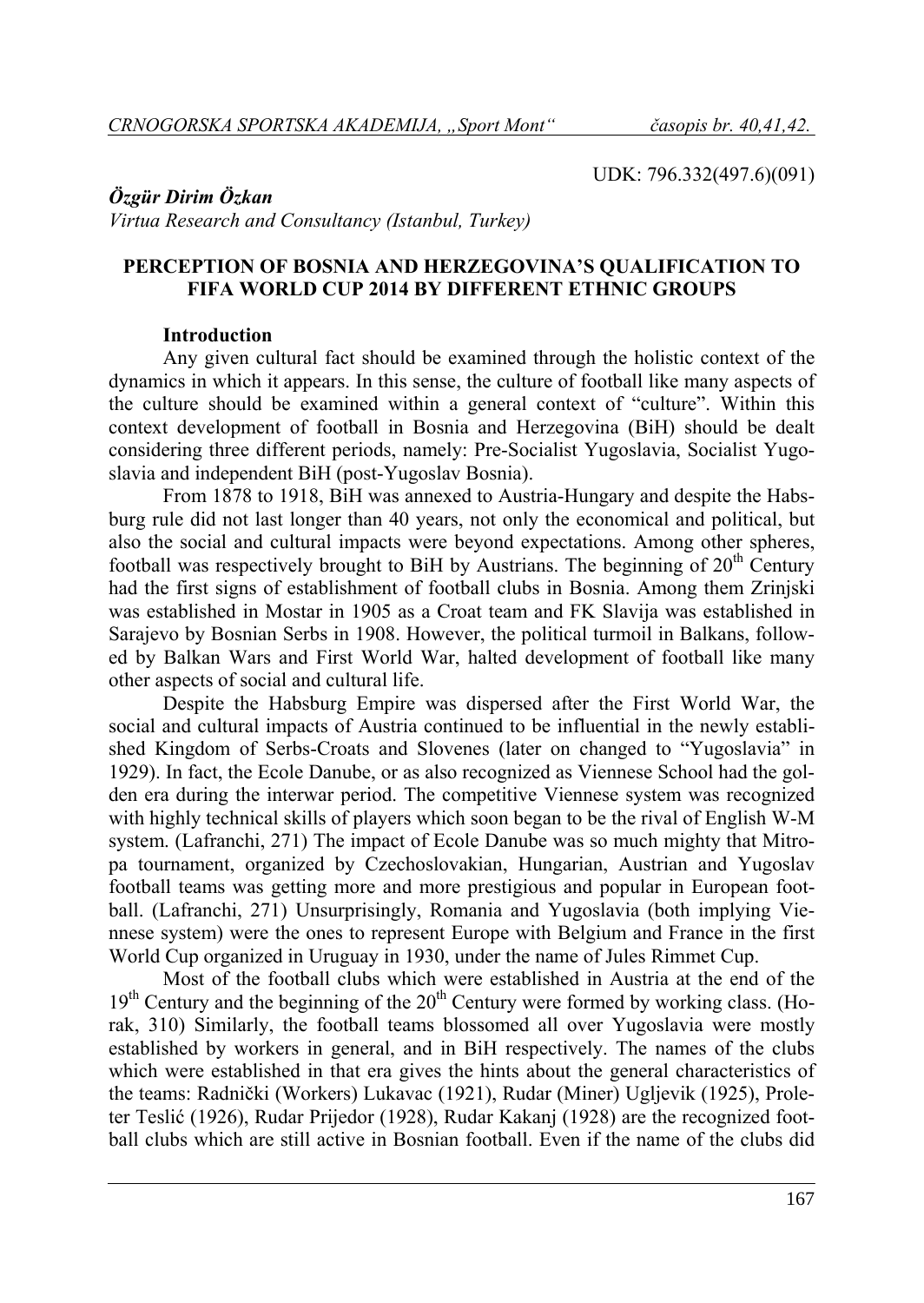not have any denominator signifying the working class background of the teams, some clubs like Sloboda Tuzla which were established in 1919 by workers in Tuzla, did have working class dynamics as well.

Unsurprisingly, football was halted during the Second World War, and the newly emerging state socialism in Yugoslavia had also direct impacts on Bosnian football. The rapid impact was the prohibition of those football teams like Zrinjski and Slavija who were accused of collaborating with Nazis, or Croatian or Serbian nationalists, namely Ustašas and Četniks against Partisans. The new regime leaded establishment of new football clubs in all over Yugoslavia. For example, Drina Zvornik, Kozara Gradačac, Sutjeska Foča were established in 1945 honoring the legendary battlefields of partisan warfare against Nazis. The newly emerging regime was also supporting establishment of new football clubs which were connected with working class, or newly emerging urban elites which had political connections with the Communists League of Yugoslavia. For example, in 1946, FK Sarajevo was established by the local branch of Yugoslav Communists League in Sarajevo.

Duke and Crolley mention that among the main ingredients of such a society was a system of central planning of all aspects of economy, which included sports as well. (Duke and Crolley, 85) A strong institutional structure behind sportive activities in socialist countries was a key for the international sportive success. In football, implementation of socialism was not only practiced in the sportive activities, but also into the tactics of the teams. The highly competitive Yugoslav football, following Ecole Danube was furbished with the collectivist ideological impact of game tactics. Yugoslav football was not only recognized by technically superb players, but also with their stamina and physical strength, but especially with their speed. (Wilson, 101) As a consequence, Yugoslav football unsurprisingly became one of the outshining football schools not only in Europe, but also in global scale. By 1970's and 80's, Yugoslav football players and trainers were recognized in Europe's leading national leagues. Wilson argues that; "There was a time when Yugoslavia was the Brazil of Europe. (Wilson, 98) It also has to be noted that, Yugoslav football and Yugoslav national football team respectively was seen as a tool for the integration of Yugoslavia. (Foer, 12)

Paradoxically, Yugoslav football was at its peak just before the breakup of Yugoslavia when Red Star managed to claim for the UEFA Cup in 1991. It has to be noted that Red Star had players from all of the Yugoslav republics. However, on the other side, football acted as one of the main determinants of dissolution as well. It is widely argued that the match between Red Star and Dinamo Zagreb on May  $13<sup>th</sup>$ , 1990 in Maksimir Stadium in Zagreb can be recognized as the beginning of the civil war in Yugoslavia. (Giulianotti, 13) As expressed by Vrcan and Lalić; "The 'tribal' activity of football following, particularly 'hooligan' actions, was transferred from the ends to the trenches." (Vrcan and Lalić, 176) The symbolism of fan aggression was easily transferred, first into aggressive political symbolism, then into military symbolism. During Yugoslav Wars, it was very common that the fan groups in all over Yugoslavia, which were mainly established in 1980's, became basic sources of recruitment for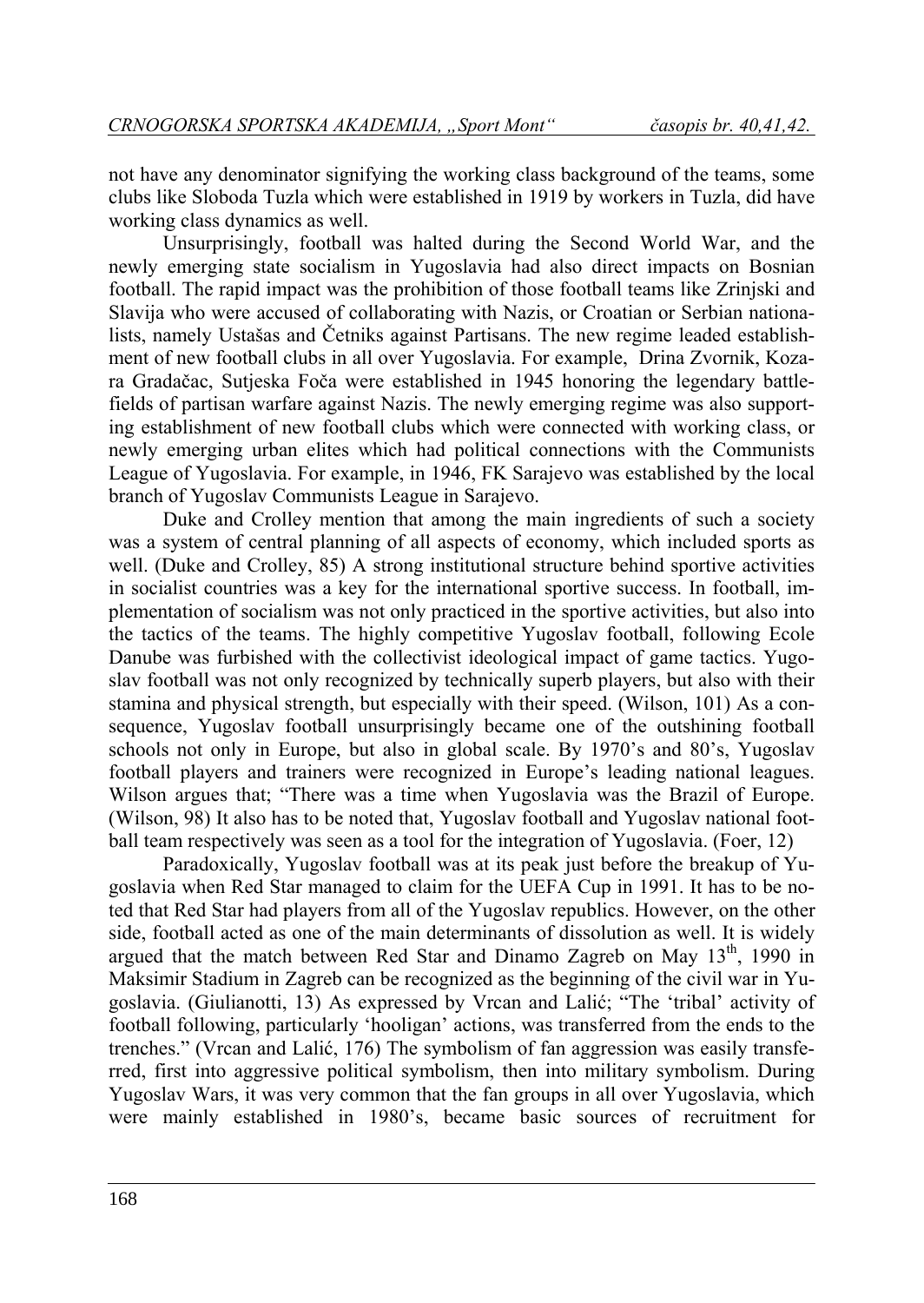paramilitary units infamous by their bloody actions. Without any doubt, politicians were involved in transferring hooliganism to the bloodshed. (Vrcan and Lalić, 182)

1990's in all over East Europe was emphasized with socio-economical crisis, where in Yugoslavia it was doubled as a result of ethnic warfare. The ex-Yugoslav countries still lack in having "quality" leagues. On the other side they can keep up relative success of national football teams relying on players who are living in Diaspora. Among all ex-Yugoslav countries, BiH, suffering from one of the bloodiest warfare since The Second World War, did also suffered in re-organizing the football, not only in terms of football league, but also the national football team. The main obstacle behind this was (and still is) the ethnic tension in the country. It has to be mentioned that, Dayton Peace Agreement which was signed in December 1995, resulted in confirmation of a politically and socially fragmented country which divided BiH into two entities and 10 cantons, defined due to geographical distribution of ethnic communities, which also made it difficult to organize a football league and a national football team that could include representatives from each ethnic groups. A common league could only be established in 2000 by involvement of Bosnian Muslim and Bosnian Croat teams, where Bosnian Serb teams were involved in 2002, which used to play previously in the league of Serbia.

Despite the institutional problems that BiH had faced, since they could have been represented in international competitions, BiH national football team has had relative successes. The new millennium brought brighter successes for the BiH national football team. Although BiH national football team missed the chances to attend any World Cup or Euro Cups until 2014, their performance in the qualification group matches were appreciated by football authorities. Finally, they succeeded to be the leader of the qualification group to attend to the World Cup 2014 in Brazil.

In fact, it would not be wrong to argue that football on international level had been one of the few occasions which made the nation to be proud of. Most of the politicians have appreciated the success of BiH national football team, since it was expected that this would help the three ethnic groups to be united under the flag of BiH for the first time. However, apparently it did not happen to be so. It is known that support for the BiH national football team among Bosnian Serbs and Bosnian Croats is marginal. The research, presented in this paper aimed to understand the reasons behind this fact.

#### **Methods**

The research relies on two basic sources of information. Firstly, an ethnographic study was conducted in Bosnia in 2007/2008 as a part of PhD dissertation titled *Football Fandom as a Factor Behind Formation of Cultural Differences: A Case Study on FK Sarajevo and FK Željezničar Football Fans* and the writer of this article pursues Bosnian football since then, since he settled down in Sarajevo by December 2009 and have been living there. Secondly, deep interviews with leading football fan groups of different clubs with different ethnic backgrounds, journalists and academics were also conducted prior to "11<sup>th</sup> International Scientific Conference on Sport Performance".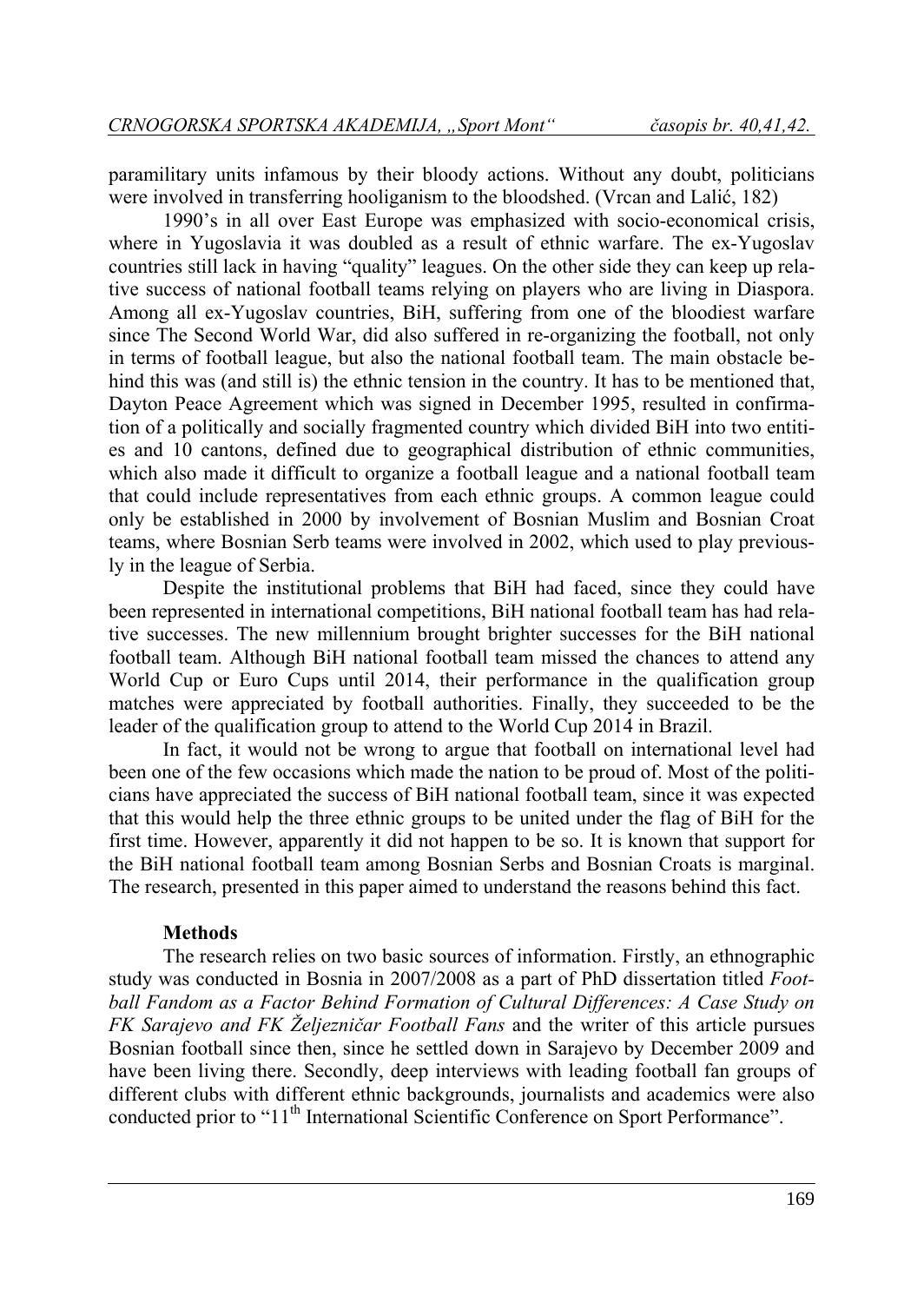#### **Results**

Unsurprisingly, it has been found out that both Bosnian Serbs and Bosnian Croats do not have support or even a sort of sympathy for the BiH National Football Team, since they do not have a feeling of belonging for it. One of the main finding outs of the previous research in 2007 was that, the Bosnian nationalism had a more inclusionist character. (Özkan, 2009; 102) Bosnian nationalism simply is not built on the existence of an *ethos,* but more established on a territorial unity. In this sense, the ontological existence of the "nation" of BiH itself does not have any implications regarding *ethos*. However, on the other side, BiH nationalism, and even the "nation of BiH" is always regarded as Bosnian Muslims or Bosniak, since the Bosnian Muslim community have been the political authority and since they have been holding the demographical superiority in the country. On the other side, Catholic, namely Bosnian Croat, and Orthodox, namely Bosnian Serb communities have their own separated political, cultural and economical centers that are Zagreb for Bosnian Croats and Belgrade for Bosnian Serbs.

A short analysis on the logos of the clubs in BiH will give some clue about the nature of national inclusion and exclusion in BiH. Looking at the logos of football clubs in BiH, one can easily find out the predominant ethnic background of the team: Simply, if the letters on the logo are written in Cyrillic script, it is a football team from Bosnian Serb territory. A logo decorated with red-white squares is a sole gauge signifying the Croatian identity. However, on the other side, it is hard to find any symbolic sign in the logos of the clubs which are pre-dominantly Bosnian Muslim. Indeed, it is not difficult to recognize them. One can simply differentiate a predominantly Bosnian Muslim team, if the logo neither has Cyrillic scripted letters, nor it is decorated with red-white squares. Similarly, not only the club logos but also the discourse of the clubs' management and the fans' also imply the unessentialist claim of identity construction, while majority of the fans of Bosnian Muslim teams would identify their team's identity with the location, or with other cultural and sometimes political determiners. While on the other side, Bosnian Croat and Bosnian Serb counterparts have highly noticeable symbolic and verbal discursive action exerting the essentialist components of the process of identity construction. The issue of representation of Bosnian Croats and Bosnian Serbs in the BiH national football team should be dealt within this contextual comparison between the inclusionist and exclusionist identity paradigms.

### **Discussion**

Most of the Bosnian Croat or Bosnian Serb football fans, or football professionals, or even those who are not actively taking part in football as fans or as professionals would claim that BiH national football team does not represent Bosnian Croats and Bosnian Serbs, which does not sound unrealistic when looking at the players who played in World Cup 2014 qualification group groups.

Although the management of the team seems evenly distributed as a result of political consensus, more than a sportive success based decision, where the manager Safet Susić is a Bosnian Muslim, and his assistant is Borče Sredojević, a Bosnian Serb and the goalkeeper trainer Tomislav Piplica, a Bosnian Croat, a similar scene cannot be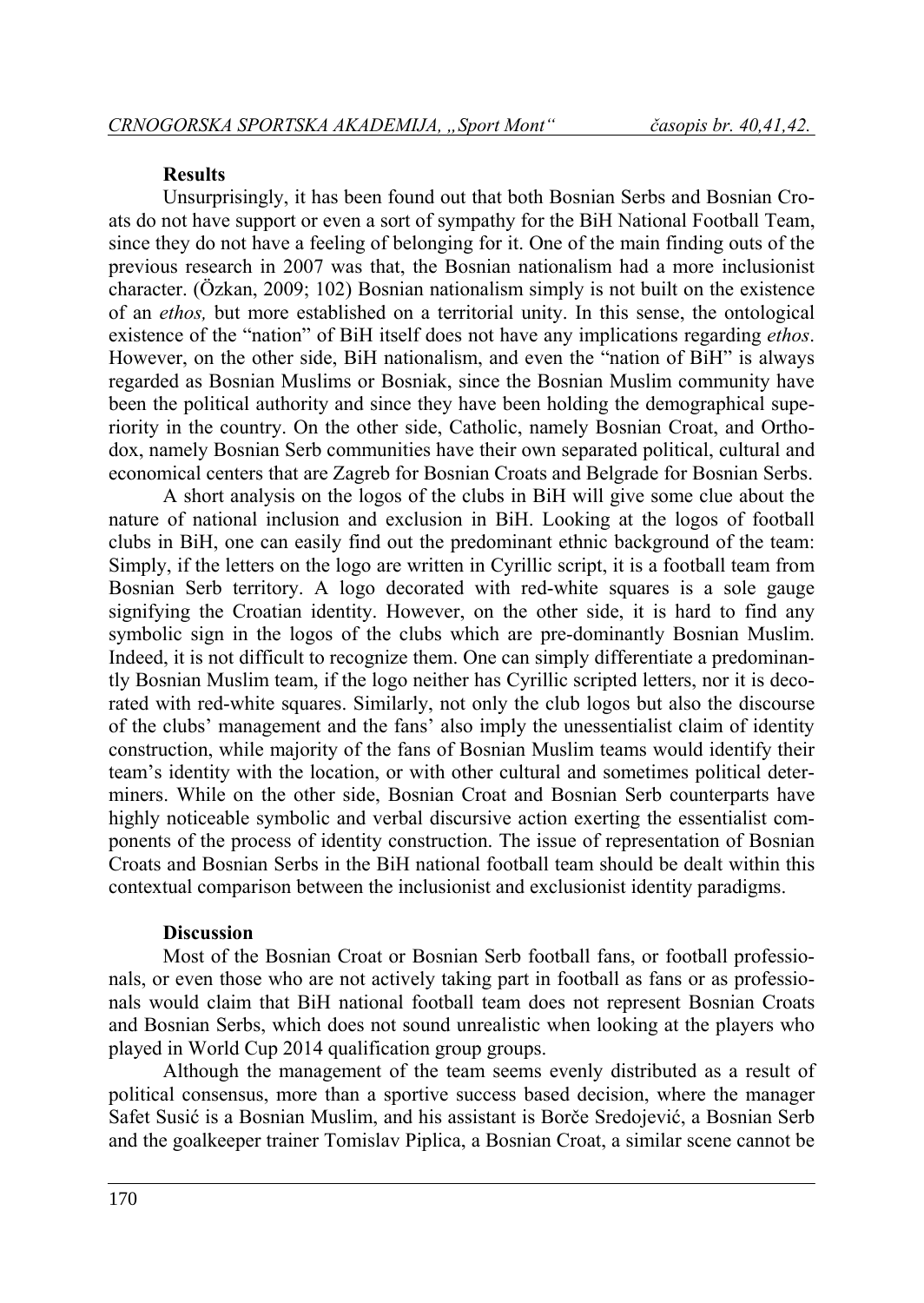claimed for the players of the team. Tino Sunjić who has Bosnian Croat origins, but also nephew of the manager Safet Susić, Ognjen Vranješ and Zvijezdan Misimović who have origins from Republika Srpska (from the Serbian entity) are the regular members of the squad who does not have Bosnian Muslim origin. Moreover, Miroslav Stevanović of Bosnian Serb origin, and Ivan Sesar or Bosnian Croat origin are the irregular players in national team who do not have Muslim background.

In this sense, the argument that "there is no place for Bosnian Serbs and Bosnian Croats in the national team" seems to be correct if we do not go deeper in the reality behind the scene. A glance over the squad of the Croatian national team would give us some clues in understanding the issue. Among the regular members of the Croatian squad, five of them are born in BİH: Nikica Jelavić (born in Čapljina, plays for Hull City), Mateo Kovačić (born in Kotor Varoš, plays for Inter Milan), Ivan Rakitić (born in Žepče, plays for Sevilla), Dejan Lovren (born in Zenica, plays for Southampton) and Vedran Čorluka (born in Derventa, plays for Lokomotiv Moscow). It has to be noted that Croatian national football team outshines among other ex-Yugoslav countries with the success in international competitions, which have been a basic motivation for Bosnian Croat football players to decide playing for Croatia since every single Bosnian Croat has right to hold Croatian citizenship. In this context, preferring to play for a more successful Croatian national team than playing in a relatively weak Bosnian national team can be identified as the basic motivation for Bosnian Croat football stars to decide to play for Croatia.

On the other side, the strong relationship between Bosnian Croat authorities and Croatia are well known. As mentioned above, every single Bosnian Croat holds Croatian citizenship as well as Bosnian citizenship, a policy which is implemented by right wing, conservatist and nationalist governments of Croatia. In fact, this have always been an issue of debate between Croatian right wing and left wing politicians, where Bosnian Croats have got the right to vote for Croat parliament and unsurprisingly they mostly vote in favor of right wing HDZ (Hrvatska Demokratska Zajednica – Croatian Democratic Union). Moreover, as expressed by a club professional of Široki Brijeg, one of the leading Bosnian Croat teams, the Bosnian Croats identify themselves as citizens of BiH, but member of "Hrvatski Narod", which literally means Croatian people/nation. In this sense, it is a question, if Bosnian Croats themselves construct a type of exclusionist national identity, which results isolation of themselves from social and political institutions of BiH, including the Bosnian national football team.

A similar perspective while looking at the national squad of Serbia will not show similar tendencies. The only Bosnian originated Serbian player who plays for Serbian national football team is Neven Subotić, who was born in Banja Luka / Republika Srpska. Contrary to Croatia, Serbia under Milosević rule was a semi-isolated country which had its impacts on football as well. Football in Serbia was not only isolated from the world, but also it was under heavy political influence and under dominance of mafiatic groups. (Foer, 10) It was known that neither Milosević, nor Radovan Karadzić were fond of football, but they were benefitting from it by using the fan management of the clubs as a tool for political pressure, and using fan clubs like recruitment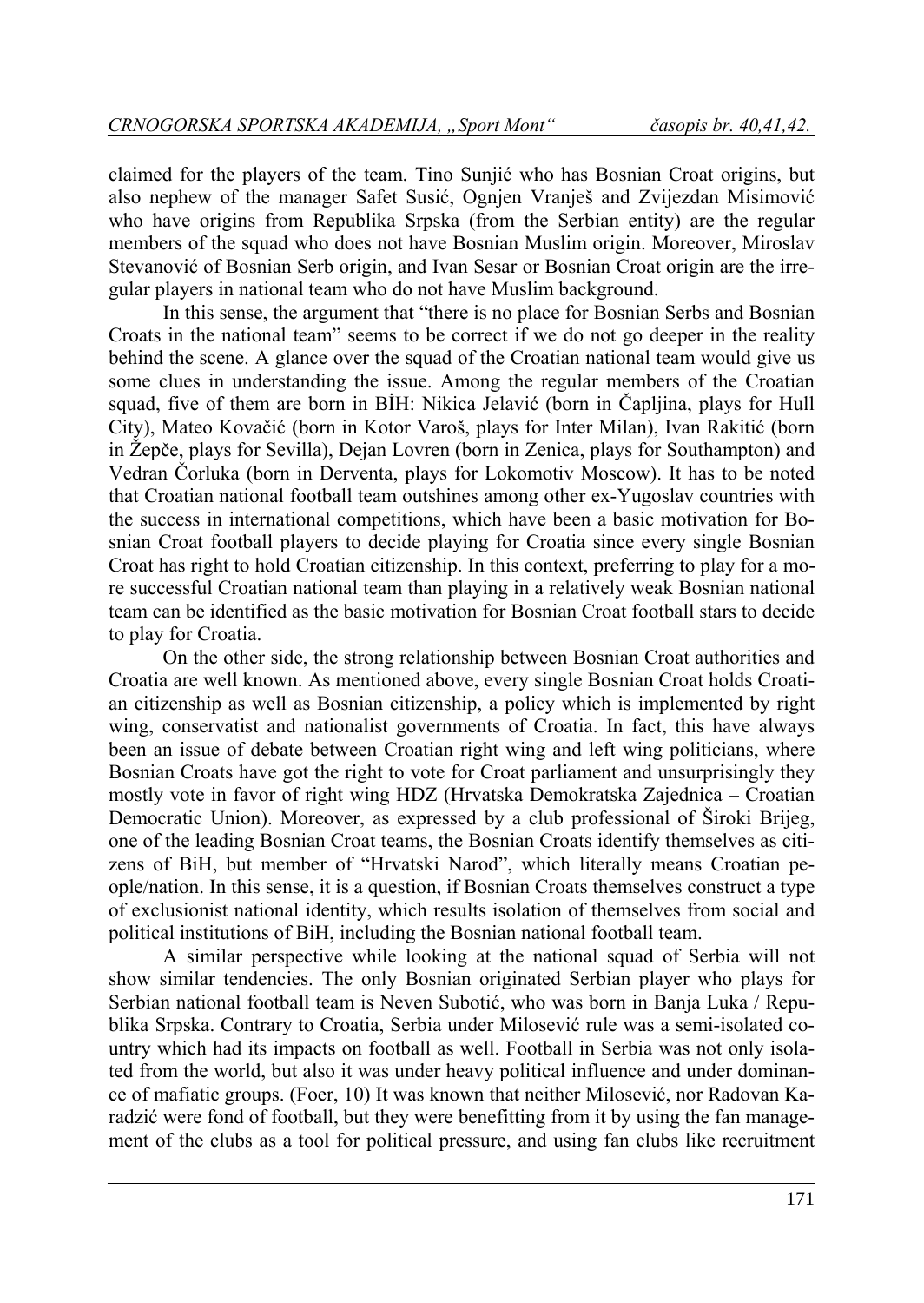agencies for paramilitary groups. Within this context, football in Serbia had passed through an era of relative decline. Under those conditions, despite the football players from Republika Srpska were playing in Serbian League, neither had they had the opportunity to improve their capabilities, nor display their talents.

In the meantime, for the children of Bosnian refugees in West European countries, football was one of the main tools for social upward mobility. Their parents, who had passed through Yugoslav education system and had an influential perception of sports education, backed their children's taking part in local football clubs in Western Europe. Unsurprisingly, almost all of the football players in Bosnian national team are comprised of those from Diaspora, where most of them are children of refugees who seeked asylum from the BiH. As a result of atrocity and ethnic cleansening directed towards Bosnian Muslim population, most of the refugees were Bosnian Muslims, where relatively smaller in size, Bosnian Serbs and Bosnian Croats seeked asylum either in Croatia, or in Serbia, which can be defined as the basic reason behind the fact that the skeleton of the Bosnian national football is comprised of Bosnian Muslims. For those who were forced to leave their homeland torn by a bloody warfare, who had social and cultural, as well as economical problems as children of refugees, being part of the national football team of BiH had been an excellent symbolic mean for showing and feeling belongingness and constructing a national identity. In that sense, apart from a few exceptions like Zlatan Ibrahimović, most of the Bosnians in Diaspora have preferred to play in Bosnian team, rather than playing in the national teams of the countries where they were grown up. A similar loyalty can even be seen among the fans of national football team of BiH. The fan groups such as BH Fanaticos, Belaj Boys, BH Legion, or Armija Zmajeva are established in Diaspora and almost all of their members are not living in Bosnia. During an interview, a Bosnian journalist Boro Kontić expresses that being a member of BH Fanaticos is an indicator for identity, a mean to bind Bosnian youngsters in Diaspora to their homeland. (Özkan, 2007; 111) On the other hand, such an excitement for the national team is not visible among football fans who reside in BiH.

Keeping football fans from Zenica out, where Bosnian national football team plays most of the home matches there and recognized by fierce fan support, research conducted in 2007 shows that especially football fans of FK Sarajevo and Željezničar, leading football clubs from Sarajevo which are predominantly Bosnian Muslim, consider themselves more attached to their clubs when compared with the national football team of BiH. (Özkan, 2009; 185) Lidija Jularić, an anthropologist recognized by her ethnographic research on coffeehouses in Sarajevo mentions about the "collective ego of Sarajevo", which establishes the exclusionist discourse with the term "papak" (rural). In that sense, it can be asserted that if exclusion exists in BiH, such exclusion is not directed only towards Bosnian Serbs and Bosnian Croats, but also to Bosnian Muslims as well.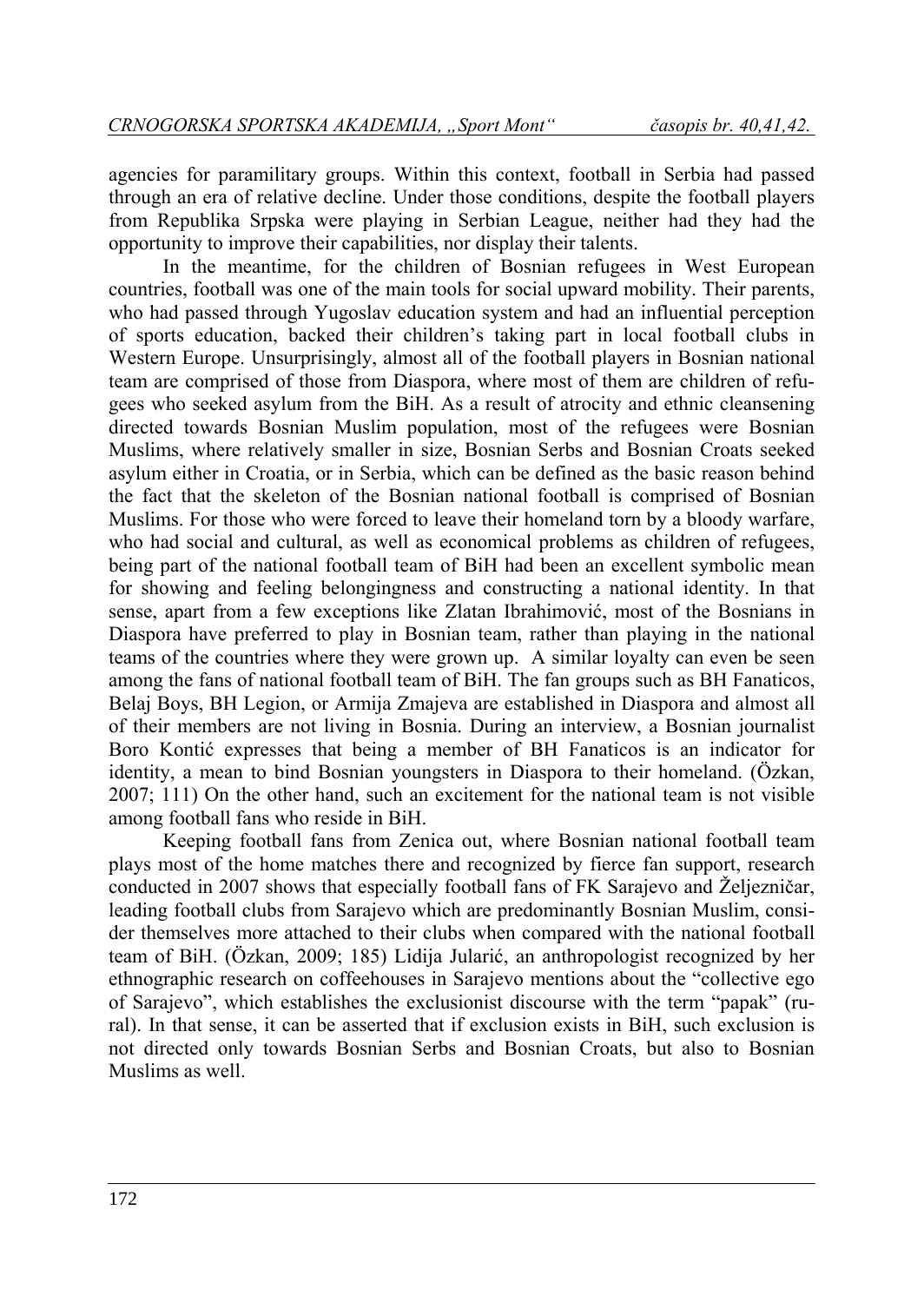#### **References**

Duke, V., Crolley, L. (1996). Football, Nationality and the State. Adison Wesley Longman Ltd.: New York.

Foer, F. (2004). How Soccer Explains the World: An Unlikely Theory of Globalization. Harper Collins Publishers: New York.

Horak, R. (2001). Viyana'da Futbol Kültürü: İngilizce Başlangıcından Avusturyalı Gelişmeye. In Bora, T. et al. (Eds.) *Futbol ve Kültürü: Takımlar, Taraftarlar, Endüstri, Efsaneler* (pp. 305-313). İstanbul: İletişim Yayınları.

Giulianotti, R. (2003). Football: A Sociology of the Global Game. Polity Press: Cambridge.

Jularić, L. (2010) Perceptions of Normality in Sarajevo: The Phenomenon of 'Papak'. Balkananalysis.com. (Accessed in: March, 14, 2014) http://www.balkanalysis. com/bosnia/2010/10/04/perceptions-of-normality-in-sarajevo-the-phenomenon-ofpapak/

Lafranchi, P. (2001). 1920-1938 Döneminde Avrupa'da Futbol: Uluslararası Bir Ağın Gelişmesi. In Bora, T. et al. (Eds.) *Futbol ve Kültürü: Takımlar, Taraftarlar, Endüstri, Efsaneler* (pp. 263-275). İstanbul: İletişim Yayınları.

Özkan, Ö. D. (2007). Bosna'da İşler Karışık. *Four Four Two T(Turkish edition),*  15, 106-112.

Özkan, Ö. D. (2009). Saraybosna'da Futbol Taraftarlığı ve Kimlik Farklılaşması: Sarajevo ve Zeljeznicar Taraftarları. Unpublished Doctoral Dissertation. İstanbul: Yeditepe Üniversitesi.

Wilson, J. (2006). Behind the Curtain: Travels in Eastern European Football. Orion Books: London.

Vrcan, S., Lalić, D. (1999) From Ends to the Trenches, and Back: Football in the Former Yugoslavia. In Armstrong, G., Giulianotti, R. (Eds.) *Football Cultures and Identities* (pp.176-189). MacMillan Press: London.

# *PERCEPTION OF BOSNIA AND HERZEGOVINA'S QUALIFICATION TO FIFA WORLD CUP 2014 BY DIFFERENT ETHNIC GROUPS*

*Introduction: Generally, in Balkans, particularly in Bosnia and Herzegovina, football fandom is very much associated with the fact of ethnic tension. Football is often used as a metaphor for warfare, while in turn, during the Yugoslav Wars, ironically football terminology was used to metaphorise the significance of ethnic slaughtering. In fact, it is very commonly uttered that the starting flame of the Yugoslav Wars was sparkled in Zagreb Maksimir Stadium in May 13, 1990 after a match between Red Star Belgrade and Dinamo Zagreb. During the Yugoslav Wars, fan groups acted as recruitment agencies for organizing paramilitary groups who were convicted for organizing war crimes. This was the case in Bosnia as well. Although almost two decades have passed since the war in Bosnia, the effects of ethnic nationalism in football fandom is still inevitable. Recently, national football team of*